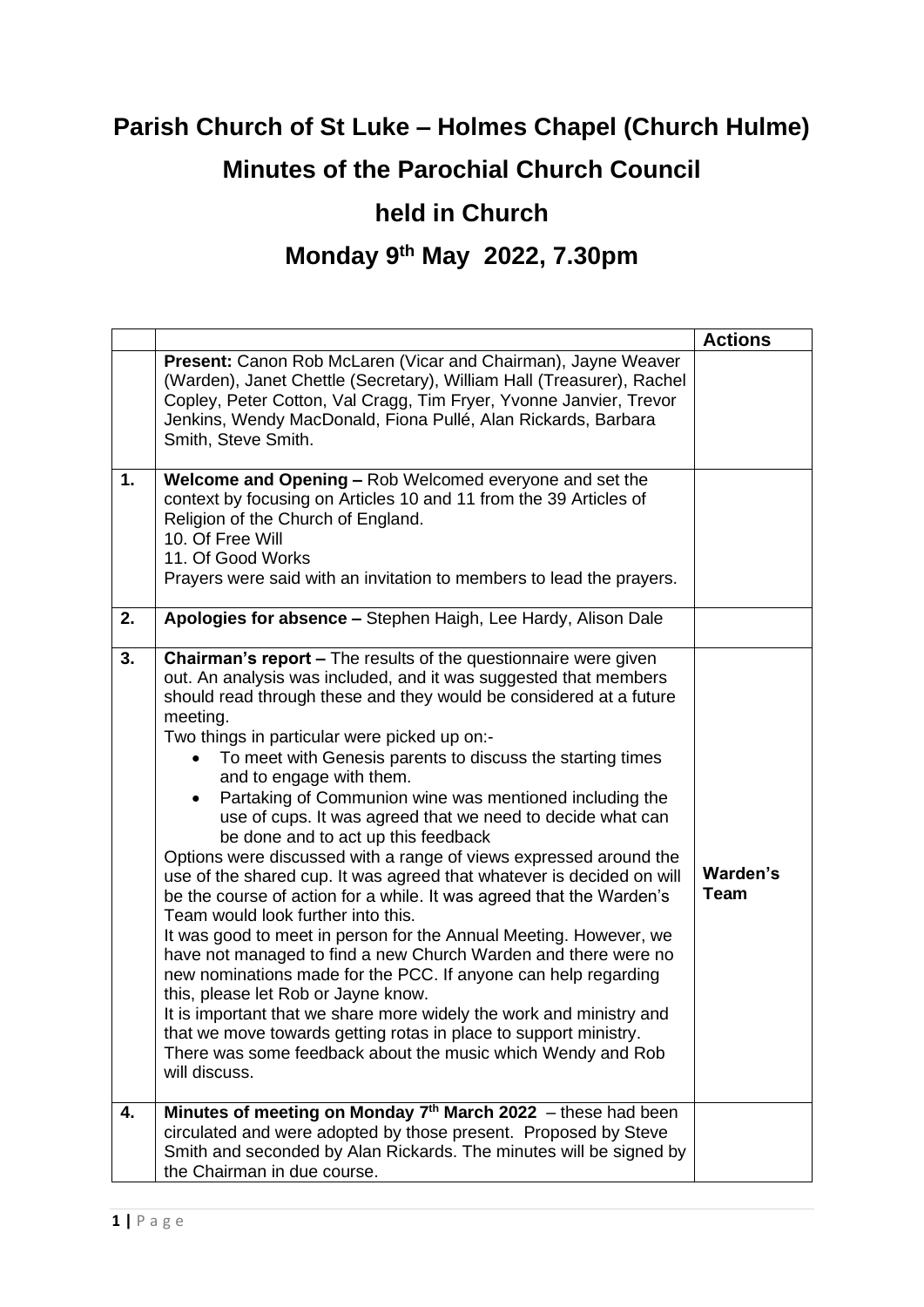| 5. | Matters arising from previous meeting (not dealt with elsewhere                                                                                  |                |
|----|--------------------------------------------------------------------------------------------------------------------------------------------------|----------------|
|    | on the agenda).                                                                                                                                  |                |
|    | The social committee have now put some plans in place and there                                                                                  |                |
|    | will be a Garden Treasure trail with afternoon teas at three gardens                                                                             |                |
|    | between 2 and 5pm on 19 <sup>th</sup> June which will be an opportunity for                                                                      |                |
|    | fellowship.                                                                                                                                      |                |
|    |                                                                                                                                                  |                |
| 6. | <b>Financial Matters - the full accounts were circulated to all PCC</b>                                                                          |                |
|    | members prior to the APCM for their approval, which was given. It is                                                                             |                |
|    | not clear at this stage whether we will need another appeal. The Gift                                                                            |                |
|    | aid is down but a small surplus was made overall. It has been a                                                                                  |                |
|    | difficult time with the outgoings slightly up and expected to rise in the                                                                        |                |
|    | near future.                                                                                                                                     |                |
|    |                                                                                                                                                  |                |
|    | Thanks were expressed by all members of the PCC to William for his                                                                               |                |
|    | excellent years of service as Treasurer.                                                                                                         |                |
|    |                                                                                                                                                  |                |
| 7. | Appointments – these were voted on and agreed unanimously                                                                                        |                |
|    |                                                                                                                                                  |                |
|    | Deputy Chair of the PCC - Jayne Weaver                                                                                                           |                |
|    | Secretary - Janet Chettle<br>Treasurer - Trevor Jenkins - proposed by Jayne and seconded by                                                      |                |
|    | <b>Steve</b>                                                                                                                                     |                |
|    | Electoral Roll - Steve Smith                                                                                                                     |                |
|    | Standing Committee - Chairman, Warden's Team, Treasurer and                                                                                      |                |
|    | Secretary.                                                                                                                                       |                |
|    | Sidesmen – Rob read out names – these are attached to the minutes                                                                                |                |
|    | Co-Option - Val Cragg                                                                                                                            |                |
|    | A question was raised about sidemen's duties as this is now more of                                                                              |                |
|    | a meet and greet role. There are only books to be given out at 9am                                                                               |                |
|    | and service sheets at 10.30.                                                                                                                     |                |
|    |                                                                                                                                                  |                |
| 8. | <b>Safeguarding - While Lee is undertaking this on a temporary basis,</b>                                                                        |                |
|    | we need someone with experience to take on this role.                                                                                            |                |
|    | Janet mentioned some points from the Bishop's letter which                                                                                       |                |
|    | identifies training that PCC members are required to undertake.                                                                                  |                |
|    | These are Basic and Foundation level modules in the Core                                                                                         |                |
|    | Safeguarding pathway along with a module in the Issue Based                                                                                      |                |
|    | pathway – Raising Awareness of Domestic Abuse. These are                                                                                         |                |
|    | available online via the Safeguarding Training Portal                                                                                            |                |
|    | https://safeguardingtraining.cofeportal.org                                                                                                      |                |
|    |                                                                                                                                                  |                |
|    | Refresher learning should be completed at three-yearly intervals (for                                                                            | <b>AII PCC</b> |
|    | the core pathway – this is the module at the highest level required).                                                                            | members        |
|    | Lee has the records for the training so PCC members need to inform                                                                               |                |
|    | him when they have completed the training so that accurate records                                                                               | Lee            |
|    | can be kept. The email is - sfgd@stlukesholmeschapel.uk.                                                                                         |                |
|    |                                                                                                                                                  |                |
| 9. | <b>Church Hall - There is currently a lot of work being undertaken, this</b><br>includes, ceiling replacement, decoration, new windows, new side |                |
|    | door and fire door, The front door has already been replaced. It is                                                                              |                |
|    | also planned to replace the chairs and the water heater. Curtains or                                                                             |                |
|    | new blinds are needed. The donation for the Church Hall was given                                                                                |                |
|    | to the Church. It was clarified that the Church Hall Committee are a                                                                             |                |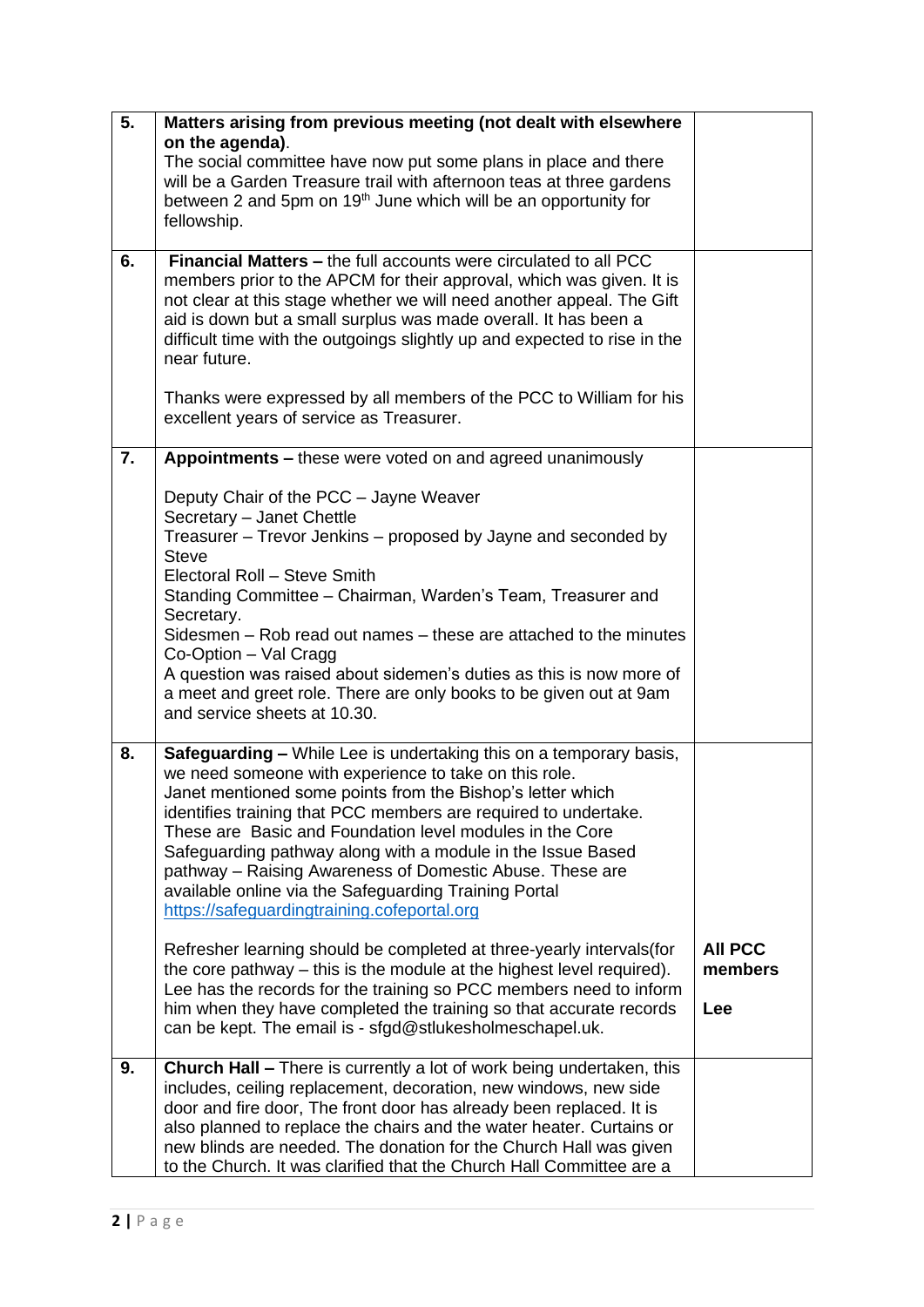|     | subcommittee of the PCC, so any decisions over fundings have to be<br>approved by the PCC or Standing Committee.<br>It was mentioned that access to the storage facilities is difficult - this<br>will be looked at.<br>There is also an issue over access to the Hall due to the limited<br>number of cards. Those still needing access will be given a key and<br>access code to use.                                                                                                                                                                       | <b>Trevor</b>         |
|-----|---------------------------------------------------------------------------------------------------------------------------------------------------------------------------------------------------------------------------------------------------------------------------------------------------------------------------------------------------------------------------------------------------------------------------------------------------------------------------------------------------------------------------------------------------------------|-----------------------|
| 10. | Lighting project - The new faculty application has been lodged and<br>is being assessed by a new architect. We are now hopeful that at the<br>next DAC this will be considered and passed. We need to be aware<br>that the costs for this work are likely to go up and at present it is not<br>certain by how much.                                                                                                                                                                                                                                           |                       |
| 11. | Any other Business- For the Jubilee the church will be open over<br>the long weekend. There is a Churches together service at 11.30 on<br>the Sunday in the Leisure Centre. Fiona is organising a Genesis craft<br>event. It was suggested and agreed that each child should be given<br>a small memento of the event.<br>Following on from the APCM when the possibility of cushions for the<br>pews were mentioned there has been an offer from a member of the<br>congregation to pay for these.<br>It was agreed to get some costings and sample cushions | <b>Fiona</b><br>Jayne |
| 12. | Future PCC Meetings (normally 7.30pm $2^{nd}$ Monday in the month $-$<br>the venue will be confirmed when the agenda is sent out)<br>11 <sup>th</sup> July 2022<br>12th September 2022<br>14th November 2022<br>9 <sup>th</sup> January 2023<br>13th March 2023<br>Annual Church Meeting Sunday 7th May 2023                                                                                                                                                                                                                                                  |                       |
| 13. | Close of Meeting - there being no further business Rob closed the<br>meeting with Prayer.<br>The meeting closed at 8.45pm                                                                                                                                                                                                                                                                                                                                                                                                                                     |                       |